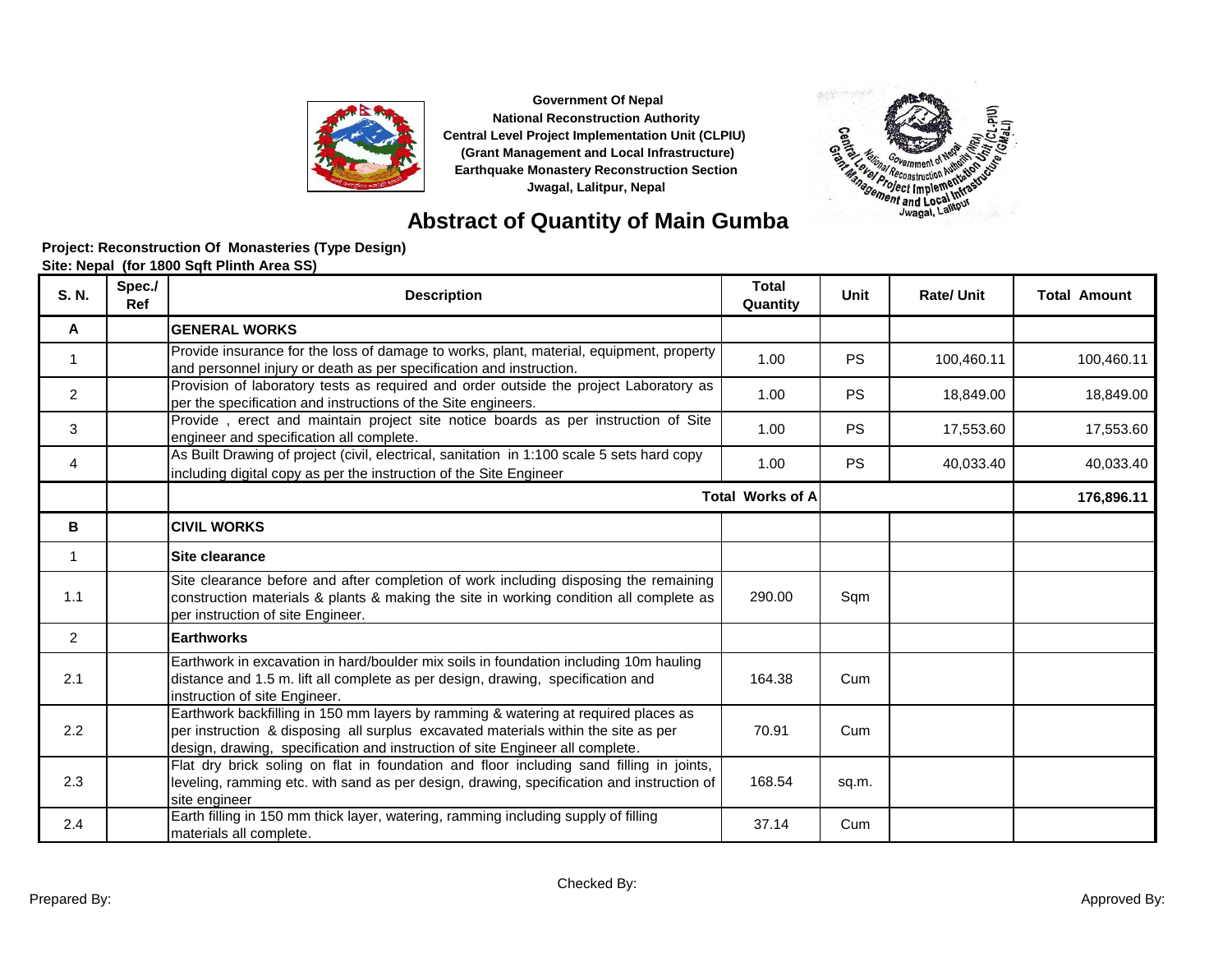



# **Abstract of Quantity of Main Gumba**

| S. N.          | Spec./<br>Ref | <b>Description</b>                                                                                                                                                                                                                                      | <b>Total</b><br>Quantity | <b>Unit</b> | <b>Rate/Unit</b> | <b>Total Amount</b> |
|----------------|---------------|---------------------------------------------------------------------------------------------------------------------------------------------------------------------------------------------------------------------------------------------------------|--------------------------|-------------|------------------|---------------------|
| 3              |               | <b>PCC Works</b>                                                                                                                                                                                                                                        |                          |             |                  |                     |
| 3.1            |               | Plain cement Concrete (PCC) in 1:2:4 ratio for foundations, flooring and walls with<br>supplying of approved quality of cement and sand and crushed stone aggregate<br>including mixing, laying, curing etc. all complete in approval of site engineer. | 12.66                    | Cum         |                  |                     |
| 4              |               | <b>PCC for RCC Works</b>                                                                                                                                                                                                                                |                          |             |                  |                     |
| 4.1            |               | Plain cement Concrete (PCC) for RCC works (1:1.5:3) for slab/lintels with supplying of<br>approved quality of cement and sand and crushed stone aggregate including mixing,<br>laying, curing etc. all complete in approval of site engineer.           | 72.14                    | Cum         |                  |                     |
| 5              |               | <b>Reinforcement Works</b>                                                                                                                                                                                                                              |                          |             |                  |                     |
| 5.3            |               | Supplying of Tor steel reinforcement bar of fe 415/500 grade including straightening,<br>cleaning, cutting, binding & fixing in position with annealed tying binding wire as per<br>drawing, design & instruction all complete.                         | 10151.12                 | Kg          |                  |                     |
| 6              |               | <b>Form Works</b>                                                                                                                                                                                                                                       |                          |             |                  |                     |
| 6.1            |               | Formwork, shuttering, centering with approved materials for Foundation works<br>necessary propping, scaffolding, staging, supporting inclusive of wedging and cutting<br>holes for utilization till the support if fully unyielding nett.               | 27.00                    | Sqm         |                  |                     |
| 6.2            |               | Formwork, shuttering, centering with approved materials for column and beam<br>necessary propping, scaffolding, staging, supporting inclusive of wedging and cutting<br>holes for utilization till the support if fully unyielding nett.                | 600.15                   | Sqm         |                  |                     |
| $\overline{7}$ |               | <b>Stone Masonry Works</b>                                                                                                                                                                                                                              |                          |             |                  |                     |
| 7.1            |               | Providing and laying Rubble masonry in 1:6 C/S mortar in perfect line level finish<br>including, racking the joints and curing the work for at least 7 days all complete.                                                                               | 30.22                    | Cum         |                  |                     |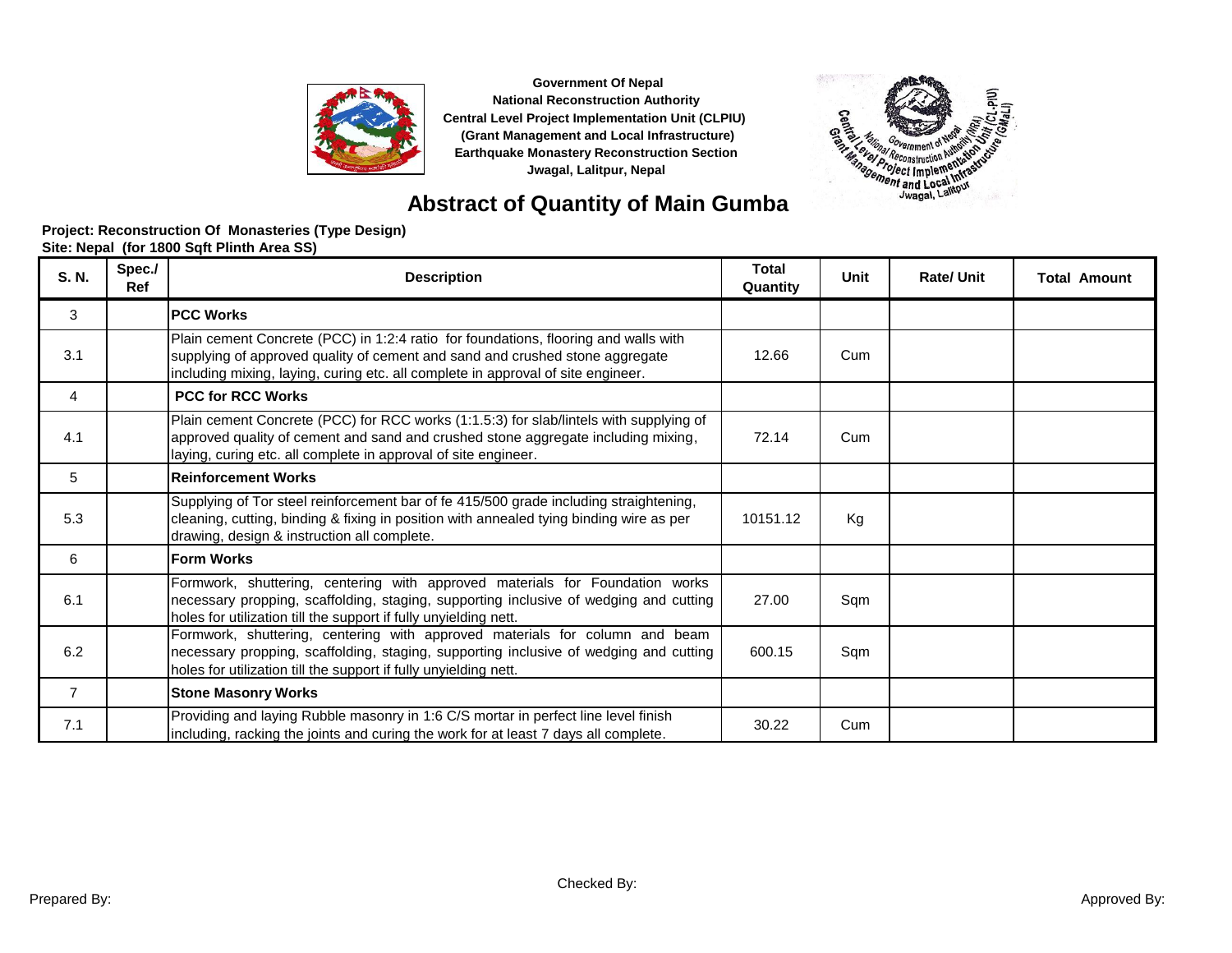



# **Abstract of Quantity of Main Gumba**

| S. N. | Spec./<br>Ref | <b>Description</b>                                                                                                                                                                                                                                                                                                                                                                                                        | <b>Total</b><br>Quantity | Unit  | <b>Rate/Unit</b> | <b>Total Amount</b> |
|-------|---------------|---------------------------------------------------------------------------------------------------------------------------------------------------------------------------------------------------------------------------------------------------------------------------------------------------------------------------------------------------------------------------------------------------------------------------|--------------------------|-------|------------------|---------------------|
| 8     |               | <b>Brick Works</b>                                                                                                                                                                                                                                                                                                                                                                                                        |                          |       |                  |                     |
| 8.1   |               | Brickwork in cement sand mortar (1:4) in Superstructure (Ground Floor) with supplying<br>of approved quality first class chimney burnt bricks, in perfect line and level including<br>soaking bricks in water, provision for recesses, openings, toothings, packing the joints<br>and curing the work in all types and thickness of wall as per specification, drawing and<br>instruction of Site Engineer, all complete. | 34.87                    | Cum   |                  |                     |
| 8.2   |               | Brickwork in cement sand mortar (1:4) above Ground Floor level with supplying of<br>approved quality first class chimney burnt bricks, in perfect line and level including<br>soaking bricks in water, provision for recesses, openings, toothings, packing the joints<br>and curing the work in all types and thickness of wall as per specification, drawing and<br>instruction of Site Engineer, all complete.         | 24.83                    | Cum   |                  |                     |
| 9     |               | <b>Plaster Works</b>                                                                                                                                                                                                                                                                                                                                                                                                      |                          |       |                  |                     |
| 9.1   |               | 12.5mm thick cement sand plaster in (1:4) ratio on wall with good finish including<br>supplying of approved quality of cement & sand, racking the joint, Chipping the<br>concrete surface, wetting of surfaces & curing the work all complete including<br>necessary single or multiple stage scaffolding at all heights. as per the design,<br>drawing, specification and instruction of site engineer.                  | 680.09                   | Sq. m |                  |                     |
| 9.2   |               | 12.5mm thick cement sand plaster in (1:3) ratio on ceiling with good finish including<br>supplying of approved quality of cement & sand, chipping the concrete surface, wetting<br>the surfaces & curing the work all complete including necessary single or multiple<br>stage scaffolding at all heights. as per the design, drawing, specification and<br>instruction of site engineer.                                 | 157.43                   | Sq. m |                  |                     |
| 10    |               | <b>Flooring Works</b>                                                                                                                                                                                                                                                                                                                                                                                                     |                          |       |                  |                     |
| 10.1  |               | Flat brick soling on flat in foundation and floor including sand filling in joints, leveling,<br>ramming etc. with sand as per design, drawing, specification and instruction of site<br>engineer                                                                                                                                                                                                                         | 163.17                   | sq.m. |                  |                     |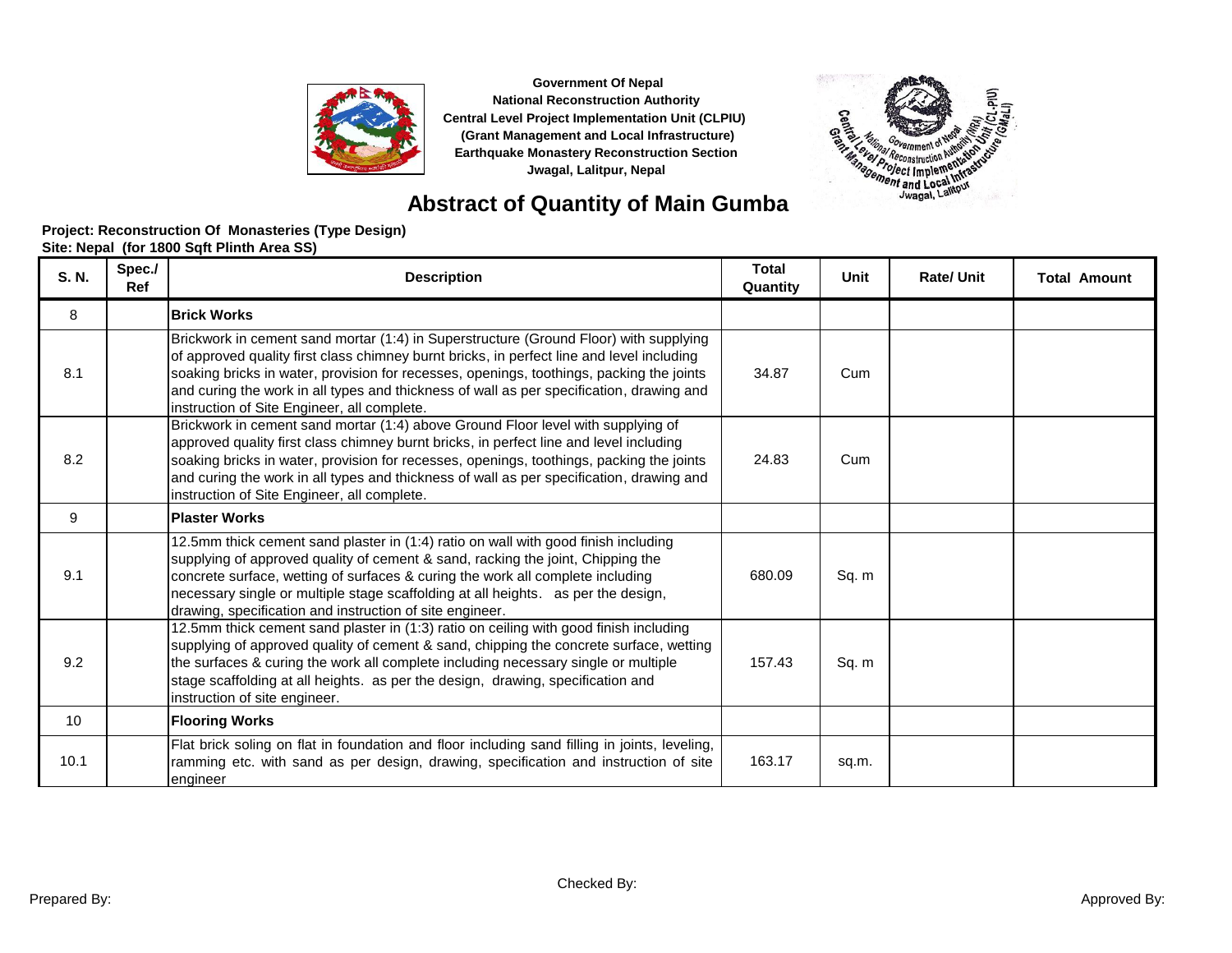



### **Abstract of Quantity of Main Gumba**

| <b>S. N.</b> | Spec./<br>Ref | <b>Description</b>                                                                                                                                                                                                                                                                                                                                                                                                                                                      | <b>Total</b><br>Quantity | Unit  | <b>Rate/Unit</b> | <b>Total Amount</b> |
|--------------|---------------|-------------------------------------------------------------------------------------------------------------------------------------------------------------------------------------------------------------------------------------------------------------------------------------------------------------------------------------------------------------------------------------------------------------------------------------------------------------------------|--------------------------|-------|------------------|---------------------|
|              |               | 75mm thick P.C.C. (1:2:4) for flooring with supplying of approved quality of cement &                                                                                                                                                                                                                                                                                                                                                                                   |                          |       |                  |                     |
| 10.2         |               | sand and crushed stone aggregate including mixing, laying and compacting and curing                                                                                                                                                                                                                                                                                                                                                                                     | 163.17                   | Sqm   |                  |                     |
|              |               | etc. all complete as per design, drawing, specification and instruction of site Engineer                                                                                                                                                                                                                                                                                                                                                                                |                          |       |                  |                     |
| 10.3         |               | Supplying and laying of one layer of 500 gauge Polythene sheet on prepared surface                                                                                                                                                                                                                                                                                                                                                                                      | 149.35                   | Sqm   |                  |                     |
| 10.4         |               | 50 mm thick (1:2:4) Concrete screeding work with water proof compound including<br>mixing laying and rubbing with steel trowel to a hard, smooth and shining surface and<br>curing all complete.                                                                                                                                                                                                                                                                        | 295.69                   | Sqm   |                  |                     |
|              |               | <b>Floor Finishing Works</b>                                                                                                                                                                                                                                                                                                                                                                                                                                            |                          |       |                  |                     |
| 10.5         |               | Providing and Laying 3 mm thick cement sand punning on floor, skriting, dado etc.,<br>including mixing laying and rubbing with steel trowel to a hard, smooth and shining<br>surface and curing all complete as per specification, drawing and instruction of Site<br>Engineer.                                                                                                                                                                                         | 479.04                   | sq.m. |                  |                     |
| 10.6         |               | Providing and laying 8 mm thick glazed/nonglazed ceramic tiles (Spartek, Kajaria, or<br>approved equivalent) of approved shade, size and pattern on Skirting, perapet wall top<br>and floor in perfect line and level on 12.5 mm thick base cement sand mortar (1:4) and<br>jointed with cement slurry mixed with pigment to match the shade of the tile including<br>adhesive chemical all complete as per specification, drawing and instruction of Site<br>Engineer. | 145.65                   | Sq.m  |                  |                     |
| 11           |               | Door / Windows                                                                                                                                                                                                                                                                                                                                                                                                                                                          |                          |       |                  |                     |
| 11.1         |               | Suppling and fixing Salwood chaukhat frame works for doors & windows as approved<br>by site engineer, the timber shall be matured, seasoned free from wraps. Knots holes<br>and other defects all complete.                                                                                                                                                                                                                                                             | 1.30                     | Cum   |                  |                     |
| 11.2         |               | Making and fitting, fixing sal wood Panelled door shutter with 38 mm thick sal wood<br>frame including all necessary hardware fitting all complete.                                                                                                                                                                                                                                                                                                                     | 7.20                     | Sqm   |                  |                     |
| 11.3         |               | Supply and fixing of Aluminium sliding windows of section (88 x38 x1.1) all<br>complete.as per specification, drawing and instruction of Site Engineer.                                                                                                                                                                                                                                                                                                                 | 29.25                    | sq.m. |                  |                     |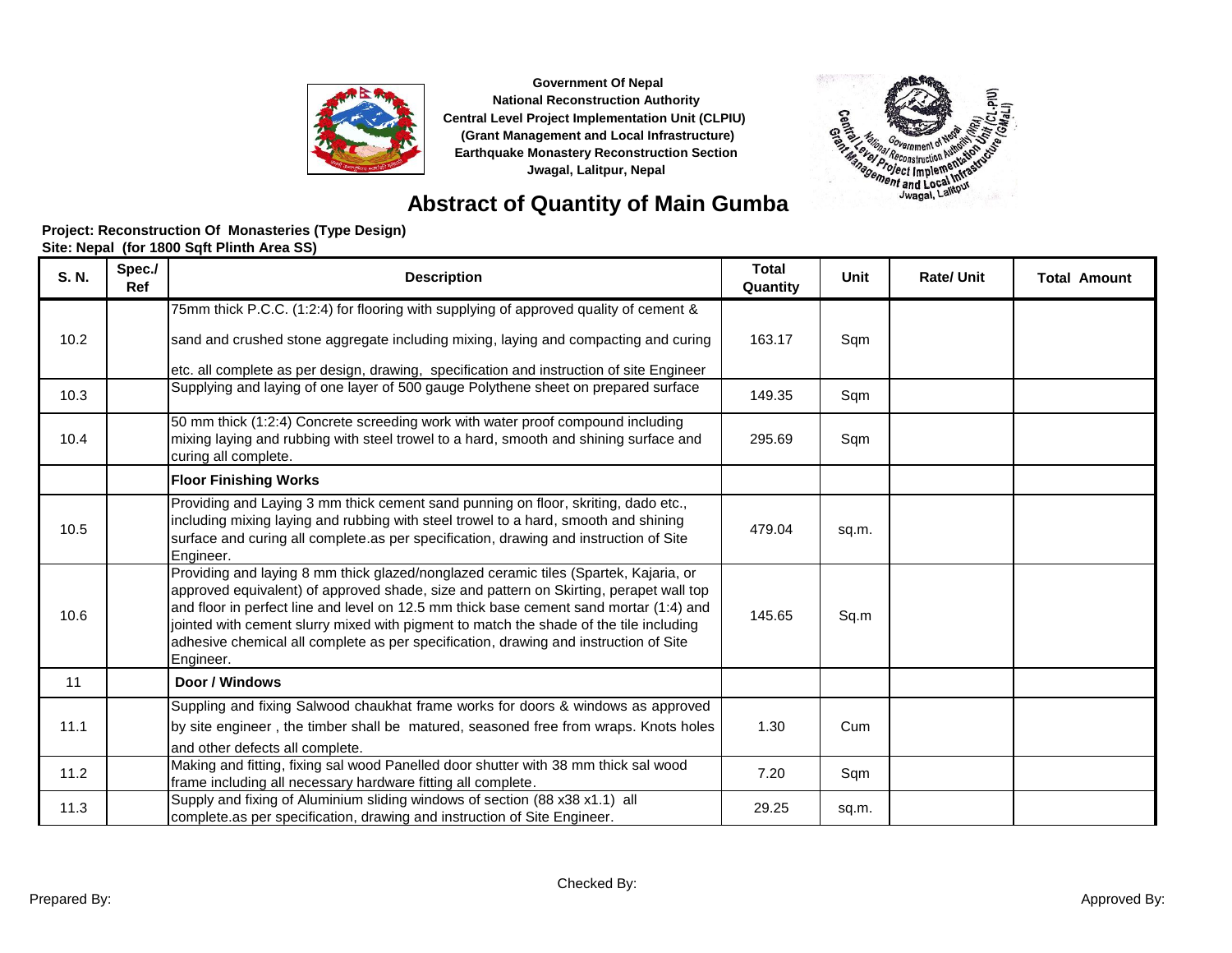



### **Abstract of Quantity of Main Gumba**

| <b>S. N.</b> | Spec./<br><b>Ref</b> | <b>Description</b>                                                                                                                                                                                                               | <b>Total</b><br>Quantity | <b>Unit</b> | <b>Rate/Unit</b> | <b>Total Amount</b> |  |
|--------------|----------------------|----------------------------------------------------------------------------------------------------------------------------------------------------------------------------------------------------------------------------------|--------------------------|-------------|------------------|---------------------|--|
| 12           |                      | <b>Painting Works</b>                                                                                                                                                                                                            |                          |             |                  |                     |  |
| 12.1         |                      | Providing and Coloring with two coat distemper paint with one coat primer to give<br>uniform coloring after rendering the surface all complete. As per instruction of site<br>Engineer                                           | 412.65                   | Sqm         |                  |                     |  |
|              |                      | Providing and applying two coats of weather proof exterior emulsion paint of approved                                                                                                                                            |                          |             |                  |                     |  |
|              |                      | brand and color on the external facade with one coat of primer including preparation of                                                                                                                                          |                          |             |                  |                     |  |
| 12.2         |                      | surface through cleaning as per specification and making good all small holes of nails,                                                                                                                                          | 424.87                   | Sq.m.       |                  |                     |  |
|              |                      | open joints and minor defects of every kind after application of primer coat as per                                                                                                                                              |                          |             |                  |                     |  |
|              |                      | specification and instruction of Site Engineer.                                                                                                                                                                                  |                          |             |                  |                     |  |
| 12.3         |                      | 2 coats of ready made enamel paint of approved colour over 1 coats of primer Painting<br>over properly sanded wooden surface all complete for door                                                                               | 21.15                    | Sqm         |                  |                     |  |
| 13           |                      | <b>Railing Works</b>                                                                                                                                                                                                             |                          |             |                  |                     |  |
|              |                      | Making and fitting fixing of stainless steel pipe railing with 38mm.dia.stainless steel                                                                                                                                          |                          |             |                  |                     |  |
|              |                      | pipe handrail 2 row 25mm.dia.stainless steel pipe in between handrail and floor and                                                                                                                                              | 14.41                    |             |                  |                     |  |
| 13.1         |                      | 38mm.dia.stainless steel pipe for vertical post @ 2m. c/c including welding, cutt all                                                                                                                                            |                          |             | Sq.m.            |                     |  |
|              |                      | complete as per specification, drawing and instruction of Site Engineer.                                                                                                                                                         |                          |             |                  |                     |  |
| 14           |                      | <b>Roofing Works</b>                                                                                                                                                                                                             |                          |             |                  |                     |  |
| 14.1         |                      | Fabrication and fixing of I.S. or B.S. Standard iron section with one coat primer<br>painting all complete                                                                                                                       | 334.45                   | kg          |                  |                     |  |
| 14.2         |                      | Supplying of 0.50mm color CGI sheet roofing including fixing in proper shape & size<br>with all necessary rails, screws, bolts & nuts washers, J & L hocks etc. as per drawing<br>& instruction all complete.                    | 27.83                    | Sq.m        |                  |                     |  |
| 14.3         |                      | Supplying of 0.50mm Color GI plain sheet for gutter on roofing including fixing in proper<br>shape & size with all necessary rails, screws, bolts & nuts washers, J & L hocks etc. as<br>per drawing & instruction all complete. | 20.60                    | R.m         |                  |                     |  |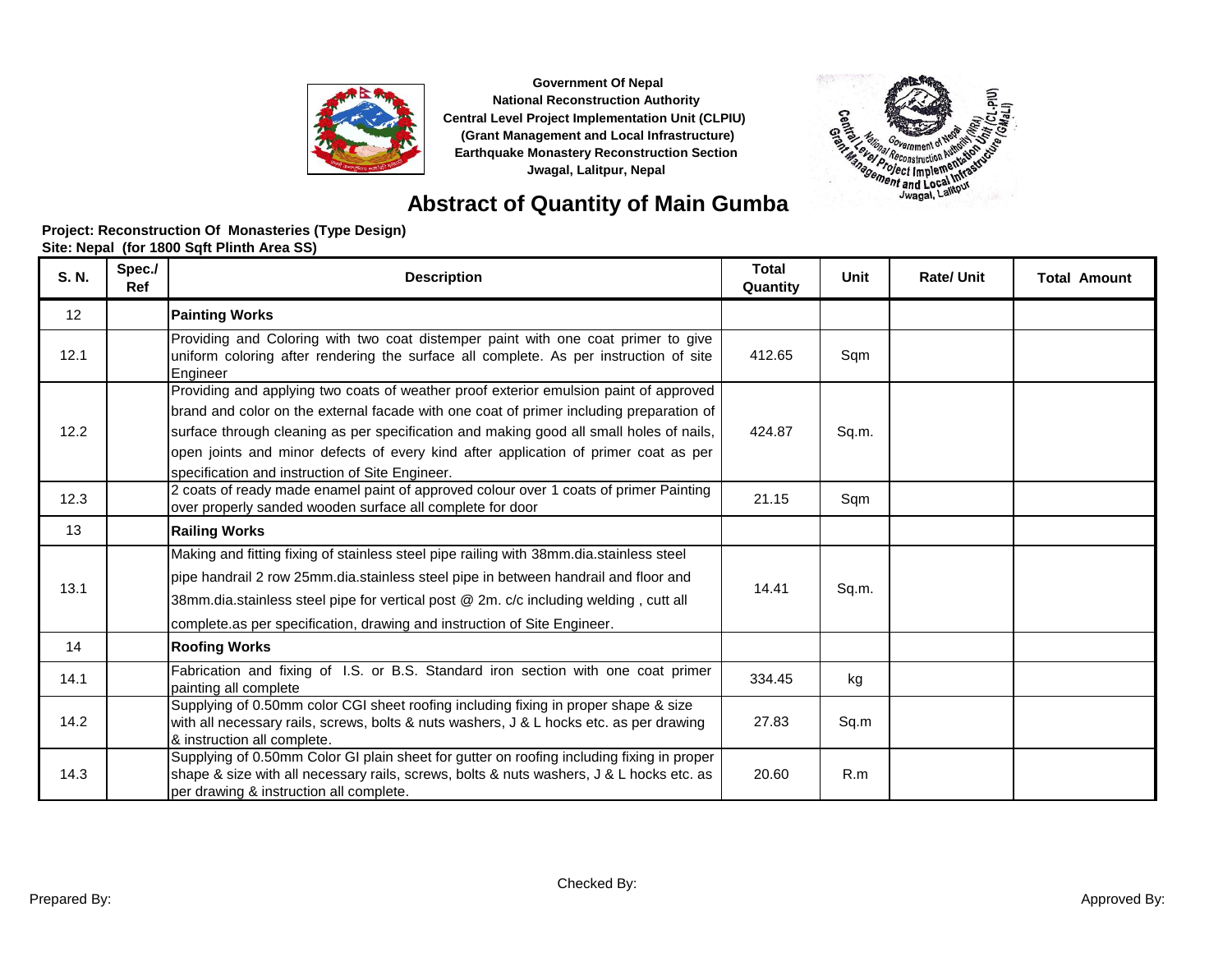



### **Abstract of Quantity of Main Gumba**

| <b>S. N.</b> | Spec./<br>Ref | <b>Description</b>                                                                                                                                                                                                                                                                                                                                                                                                                                                                                                                                                                                | Total<br>Quantity       | <b>Unit</b> | <b>Rate/Unit</b> | <b>Total Amount</b> |
|--------------|---------------|---------------------------------------------------------------------------------------------------------------------------------------------------------------------------------------------------------------------------------------------------------------------------------------------------------------------------------------------------------------------------------------------------------------------------------------------------------------------------------------------------------------------------------------------------------------------------------------------------|-------------------------|-------------|------------------|---------------------|
| 14.4         |               | Supplying of 0.50mm color GI plain sheet for ridge cover on roofing including fixing in<br>proper shape & size with all necessary rails, screws, bolts & nuts washers, J & L hocks<br>etc. as per drawing & instruction all complete.                                                                                                                                                                                                                                                                                                                                                             | 6.08                    | Sq.m.       |                  |                     |
|              |               |                                                                                                                                                                                                                                                                                                                                                                                                                                                                                                                                                                                                   | <b>Total Works of B</b> |             |                  |                     |
| C            |               | <b>ELECTRICAL WORKS</b>                                                                                                                                                                                                                                                                                                                                                                                                                                                                                                                                                                           |                         |             |                  |                     |
| $\mathbf{1}$ |               | <b>DISTRIBUTION BOARDS</b>                                                                                                                                                                                                                                                                                                                                                                                                                                                                                                                                                                        |                         |             |                  |                     |
| 1.1          |               | DISTRIBUTION BOARDS (Breaker make Schneider, L& T or Equivalent)<br>Supply, installation, testing and commissioning of factory<br>fabricated and factory assembled, sheet steel clad powder coated, wall/recess<br>mounting dust and vermin proof double door vertical type Distribution Boards<br>fabricated from 16 guage sheet.<br>20 Ways SPN DB for Ground Floor<br>Incomina<br>1 No 32 A P MCB 10 kA<br>1 No. 25 A DP MCB<br>Outgoings                                                                                                                                                      | 1.00                    | Set         |                  |                     |
|              |               | 14 No 6/16 A SP MCB<br>Invertor Back Up                                                                                                                                                                                                                                                                                                                                                                                                                                                                                                                                                           |                         |             |                  |                     |
| $\mathbf{2}$ |               | <b>Power Cables, End Termination, Raceways</b><br>Power Cables(Pioneer, Mahalaxmi, Trishakti make)<br>Supply unloading, storing, handling, laying, testing &<br>commissioning of the 1100 Volts PVC/XLPE insulated PVC sheathed/ XLPE cable in<br>indoor trenches/ Indoor & outdoor cables tray/ cable rack/ clamps iron supports<br>including suitable size of PVC conduits with required accessories as per specifications,<br>inclusive of all clamps/ saddles/ screws/ cables identification tages (made of GSS<br>sheets) etc. as required, but exclusive of supply & fixing of cable trays. | 0.00                    | rm          |                  |                     |
| 2.1          |               | 3 core6 sq.mm PVC insulated copper unarmoured Cable for DB main.                                                                                                                                                                                                                                                                                                                                                                                                                                                                                                                                  |                         |             |                  |                     |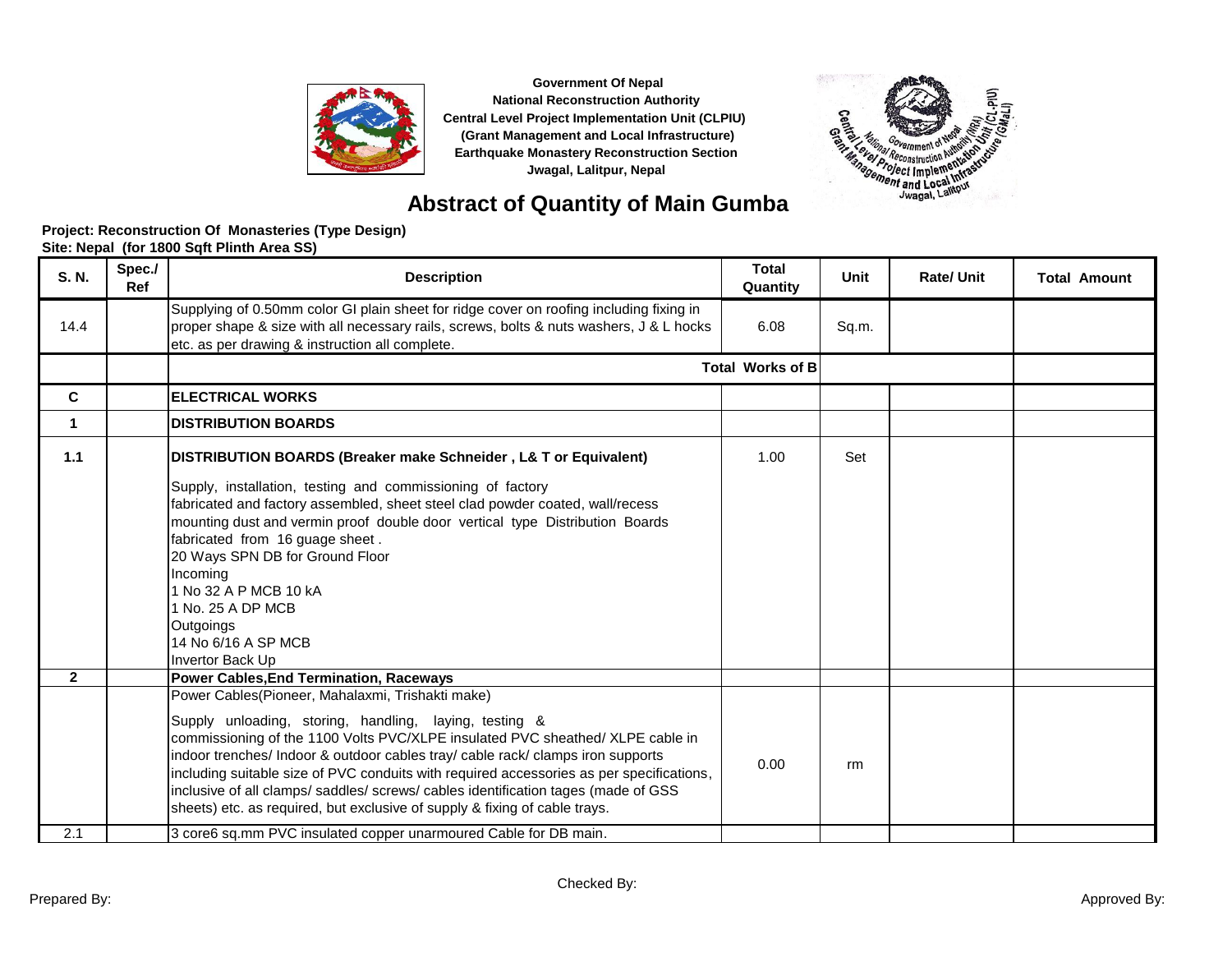



### **Abstract of Quantity of Main Gumba**

| <b>S. N.</b> | Spec./<br><b>Ref</b> | <b>Description</b>                                                                                                                                                                                                                                                                                                                                                                                                                                                                                                                                                                                                                                                                                                                                                                                                                                     | <b>Total</b><br>Quantity | <b>Unit</b> | <b>Rate/Unit</b> | <b>Total Amount</b> |
|--------------|----------------------|--------------------------------------------------------------------------------------------------------------------------------------------------------------------------------------------------------------------------------------------------------------------------------------------------------------------------------------------------------------------------------------------------------------------------------------------------------------------------------------------------------------------------------------------------------------------------------------------------------------------------------------------------------------------------------------------------------------------------------------------------------------------------------------------------------------------------------------------------------|--------------------------|-------------|------------------|---------------------|
|              |                      |                                                                                                                                                                                                                                                                                                                                                                                                                                                                                                                                                                                                                                                                                                                                                                                                                                                        |                          |             |                  |                     |
| 3            |                      | Point Wiring( Switch socket make : Schneider or equivalent, Wire make: Pioneer,<br>Mahalaxmi, Trishakti make)                                                                                                                                                                                                                                                                                                                                                                                                                                                                                                                                                                                                                                                                                                                                          | 16.00                    | points      |                  |                     |
| 3.1          |                      | 6/16 A twin Power point wiring<br>Supplying, wiring, testing and commissioning and putting into<br>operation for 6/16 A and 13 A power point using 2 x 4 sq mm<br>+ 1 x 2.5 Sq mm stranded copper conductor, 1100 volts grade, PVC insulated wires<br>drawn through HDP conduit, cable sleeve/support but including specified dia pipes<br>concealed in wall and floor/false ceiling including all fixing and connecting materials.<br>The rate for point wiring shall include the circuit wiring from deginated Distribution<br>Board (DB) up to the first power point then the looping between sockets. The cost<br>shall be including modular formation twin switch sockets and their flushing GI box,<br>cutting and filling chases for recessed pipes as deemed as per drawing and lay out<br>plan all complete.(Average Length=12 m)             |                          |             |                  |                     |
| 3.2          |                      | <b>Light point Wiring</b><br>Supplying, wiring, testing and commissioning and putting into<br>operation for one way and two way light point wiring using $2 \times 2.5$ sq mm + 1 $\times 1.5$ Sq<br>mm stranded copper conductor, 1100 volts grade, PVC insulated wires drawn through<br>HDP conduit, cable sleeve/support but including specified dia pipes concealed in wall<br>and floor including all fixing and connecting materials. The rate for point wiring shall<br>include the circuit wiring from deginated Distribution Board (DB) up to the first power<br>point then the looping between sockets. The cost shall be including modular<br>formation switch, and their flushing GI box and GI fish wire, cutting and filling chases<br>for recessed pipes as deemed as per drawing and lay out plan all complete.(Average<br>Length 8 m) | 25.00                    | points      |                  |                     |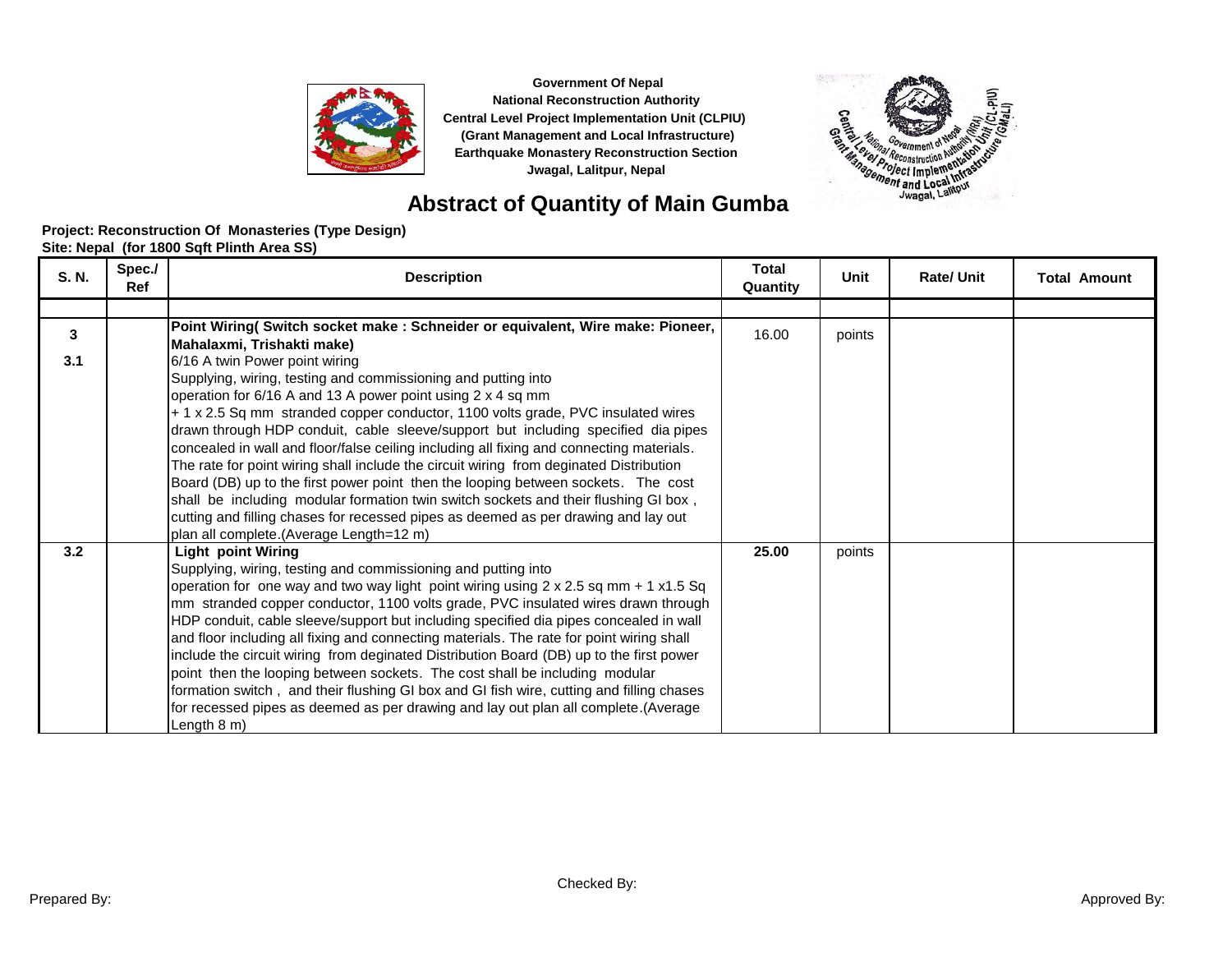



# **Abstract of Quantity of Main Gumba**

| S. N. | Spec./<br>Ref | <b>Description</b>                                                                                                                                     | <b>Total</b><br>Quantity | Unit       | <b>Rate/Unit</b> | <b>Total Amount</b> |
|-------|---------------|--------------------------------------------------------------------------------------------------------------------------------------------------------|--------------------------|------------|------------------|---------------------|
| 3.3   |               | 1 Ton Single Split AC/Water heater Point Wiring                                                                                                        | 6.00                     | points     |                  |                     |
|       |               | Supplying, wiring, testing and commissioning and putting into<br>operation of 1/Ton single AC /WH Point wiring as a desiginated circut from specified  |                          |            |                  |                     |
|       |               | AC DB with 2 x 4 + 1 x 2.5 sqmm multi stranded PVC insulated copper cable in cluding                                                                   |                          |            |                  |                     |
|       |               | 20 mm dia HDP conduit. The cost shall be including modular formation industrial                                                                        |                          |            |                  |                     |
|       |               | socket sockets/top and their flushing GI box but including GI fish wire, cutting and                                                                   |                          |            |                  |                     |
|       |               | filling chases for recessed pipes as deemed as per drawing and lay out plan all<br>complete.                                                           |                          |            |                  |                     |
| 4     |               | <b>Light Fixtures/Luminaires &amp; Accessories</b>                                                                                                     |                          |            |                  |                     |
|       |               | Supply, storing, assembling, installation, testing and                                                                                                 |                          |            |                  |                     |
|       |               | commissioning of wall/ceiling, surface/recessed, suspended types LED lighting fixtures                                                                 |                          |            |                  |                     |
|       |               | including LED Driver all fixing and connecting materials all complete. (Make - Wipro,                                                                  |                          |            |                  |                     |
|       |               | Philips)                                                                                                                                               |                          |            |                  |                     |
| 4.1   |               | <b>CIRCULAR</b><br>Dome Light having<br>W<br><b>LED</b>                                                                                                |                          |            |                  |                     |
|       |               | CRI>80, Efficiency>85%, Temperature Range 3000-4000K and die-cast aluminium<br>housing with white powder coated finish.                                | 27.00                    | <b>Nos</b> |                  |                     |
| 4.2   |               | 15 watt LED wall decorative Light complete set                                                                                                         | 18.00                    | <b>Nos</b> |                  |                     |
| 4.3   |               | Supply and Install 42" Ceiling Fan                                                                                                                     | 6.00                     |            |                  |                     |
| 5     |               | <b>Earthing system</b>                                                                                                                                 |                          |            |                  |                     |
|       |               | <b>EARTHING SYSTEMS</b>                                                                                                                                |                          |            |                  |                     |
|       |               | Supply, installation, testing and commissioning of following                                                                                           |                          |            |                  |                     |
|       |               | types of Maintenance Free compound earthing stations by means of 2 meter long, 50                                                                      |                          |            |                  |                     |
|       |               | mm dia intergrated with 100x32x6 mm terminals filled with earth enhancing                                                                              |                          |            |                  |                     |
|       |               | coumpound in required quantity all complete with 300 x300 x450 mm masonry<br>enclosure with pre cast cover. All earthing arrangements must comply with |                          |            |                  |                     |
|       |               | IS-3043. The resistivity should be below 3 ohm.                                                                                                        |                          |            |                  |                     |
| 5.1   |               | Copper electrode.                                                                                                                                      | 1.00                     | <b>No</b>  |                  |                     |
|       |               |                                                                                                                                                        | <b>Total Works of C</b>  |            |                  |                     |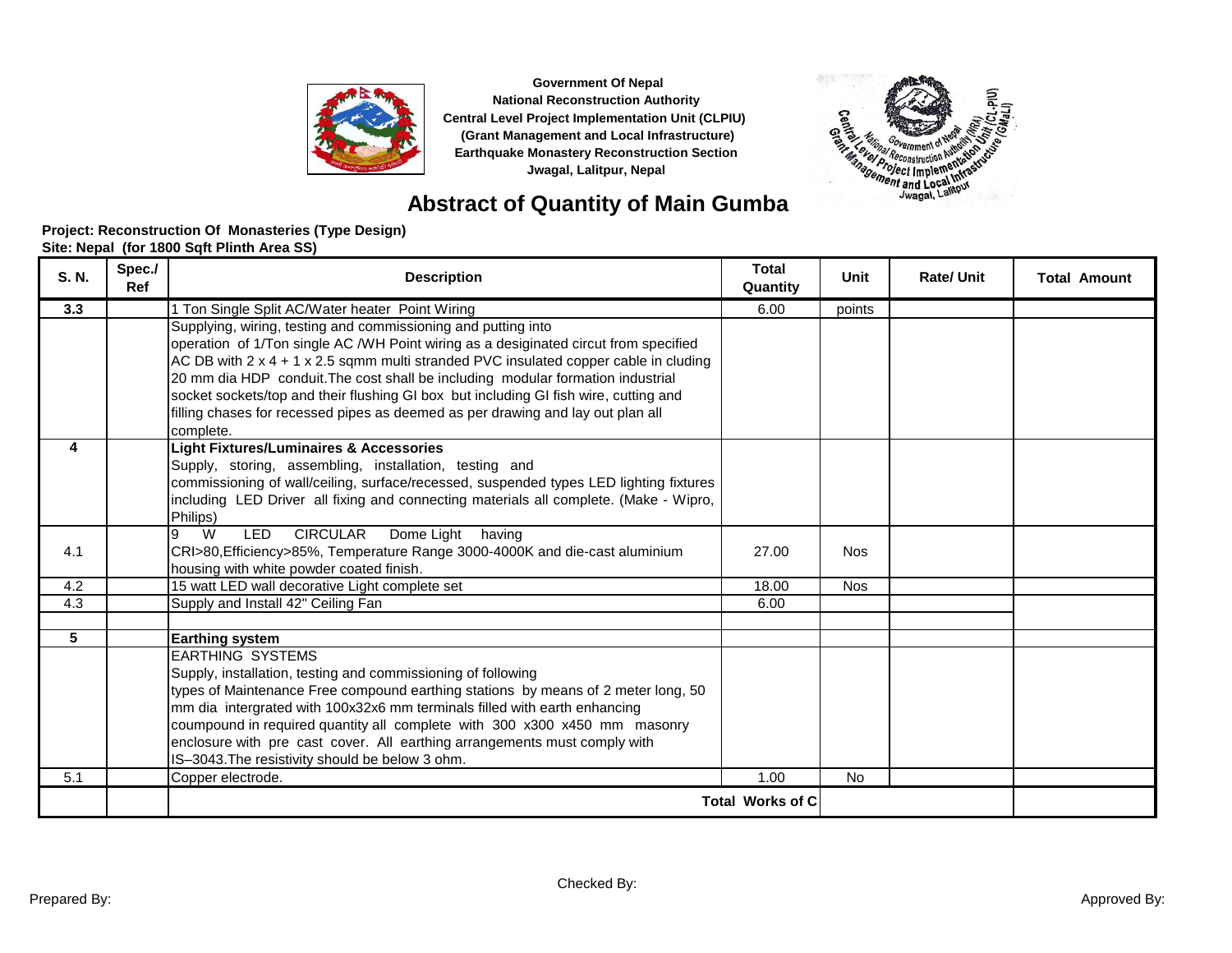



### **Abstract of Quantity of Main Gumba**

| S. N. | Spec./<br>Ref | <b>Description</b>                                                                                                                                                                                                                                                  | <b>Total</b><br>Quantity | Unit           | <b>Rate/Unit</b> | <b>Total Amount</b> |  |
|-------|---------------|---------------------------------------------------------------------------------------------------------------------------------------------------------------------------------------------------------------------------------------------------------------------|--------------------------|----------------|------------------|---------------------|--|
| D     |               | <b>SANITARY WORKS</b>                                                                                                                                                                                                                                               |                          |                |                  |                     |  |
|       |               | Supply and Install 110 mm UPVC Rainwater down pipe including Screen, Inlet and all<br>required fittings & accessories all complete as per engineer instruction                                                                                                      | 30.00                    | <b>Rm</b>      |                  |                     |  |
| 2     |               | Supply and Install 150 mm HDP Pipe 4kgf. including required all accessories all<br>complete as per engineer instruction                                                                                                                                             | 56.80                    | R <sub>m</sub> |                  |                     |  |
|       |               |                                                                                                                                                                                                                                                                     | <b>Total Works of D</b>  |                |                  |                     |  |
| Е     |               | <b>Others Component</b>                                                                                                                                                                                                                                             |                          |                |                  |                     |  |
|       |               | Providing and Fixing Chatras (placed on corners of parapets. Made up of Fibre<br>moulding.) Diameter= 1'-6" Height= 2'-8"                                                                                                                                           | 4.00                     | Nos.           |                  |                     |  |
| 2     |               | Providing and Fixing Gajur (main) Placed on top of main sloped roof<br>Diameter=0'-6" Height= 2'-6" Made up of Fibre moulding                                                                                                                                       | 1.00                     | Nos.           |                  |                     |  |
| 3     |               | Providing and Fixing Gajur (secondary) Placed on top of main sloped roof of secondary<br>entrance. Diameter=0'-6" Height= 1'-6" Made up of Fibre moulding                                                                                                           | 1.00                     | Nos.           |                  |                     |  |
| 4     |               | Providing and Fixing Dharmachakra and 2 deers (Placed above the entry porch. Made<br>up of concrete moulding.) Two nos of deers placed above the entry porch. Made up of<br>Fibre moulding. Diameter= 1'-6" Height= 3'-6" Length= 2'-6" Height= 2'-0" breath= 1'-0" | 1.00                     | Nos.           |                  |                     |  |
| 5     |               | Providing and fixing Dragons Placed on corners of pagodas. Made of metal moulding<br>Length= 1'-6" breath= 1'-0" Made up of Fibre moulding                                                                                                                          | 4.00                     | Nos.           |                  |                     |  |
|       |               | <b>Total Works of E</b>                                                                                                                                                                                                                                             |                          |                |                  |                     |  |